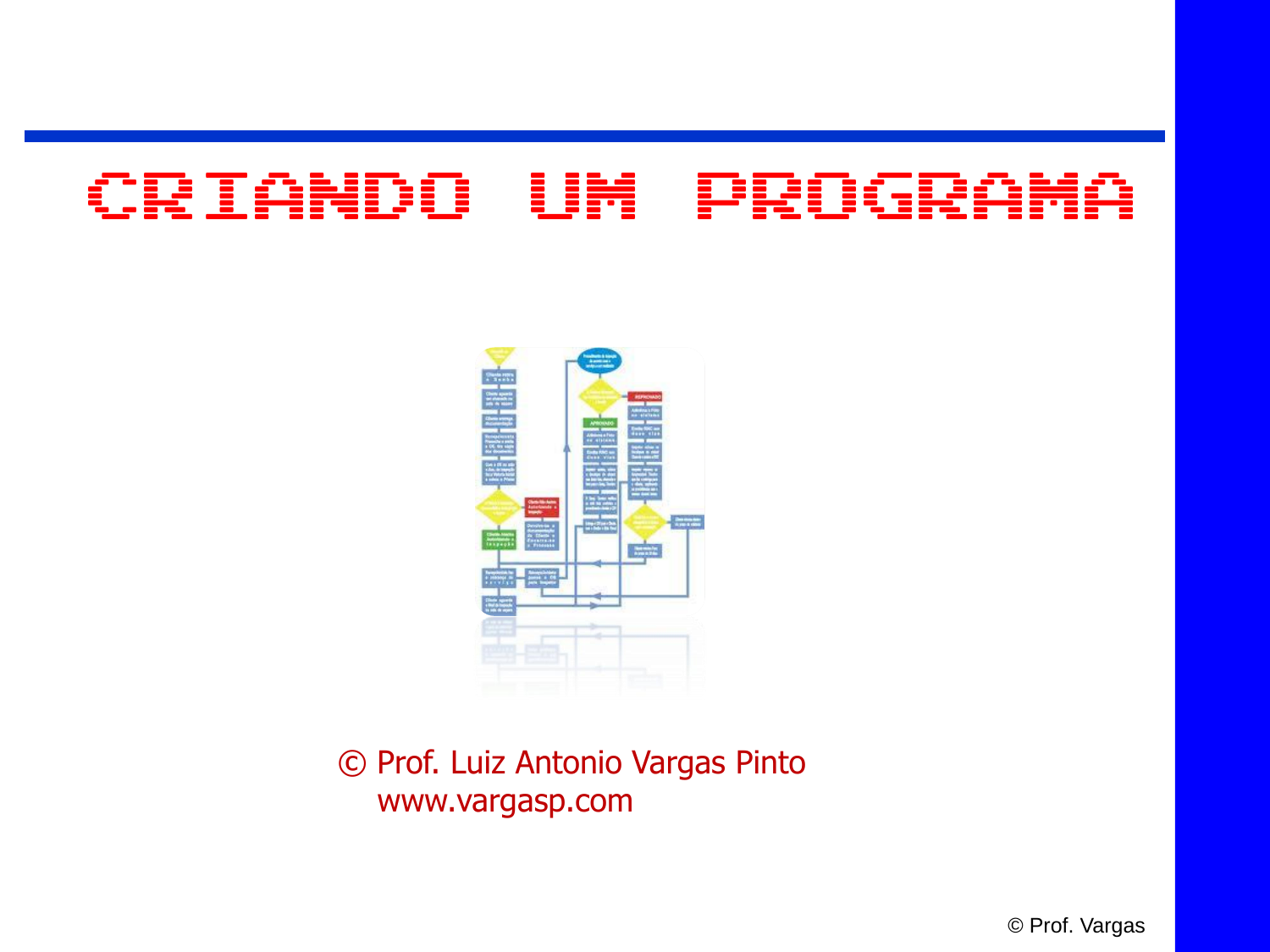## Montagem



**PORTB** 

mo∨wf end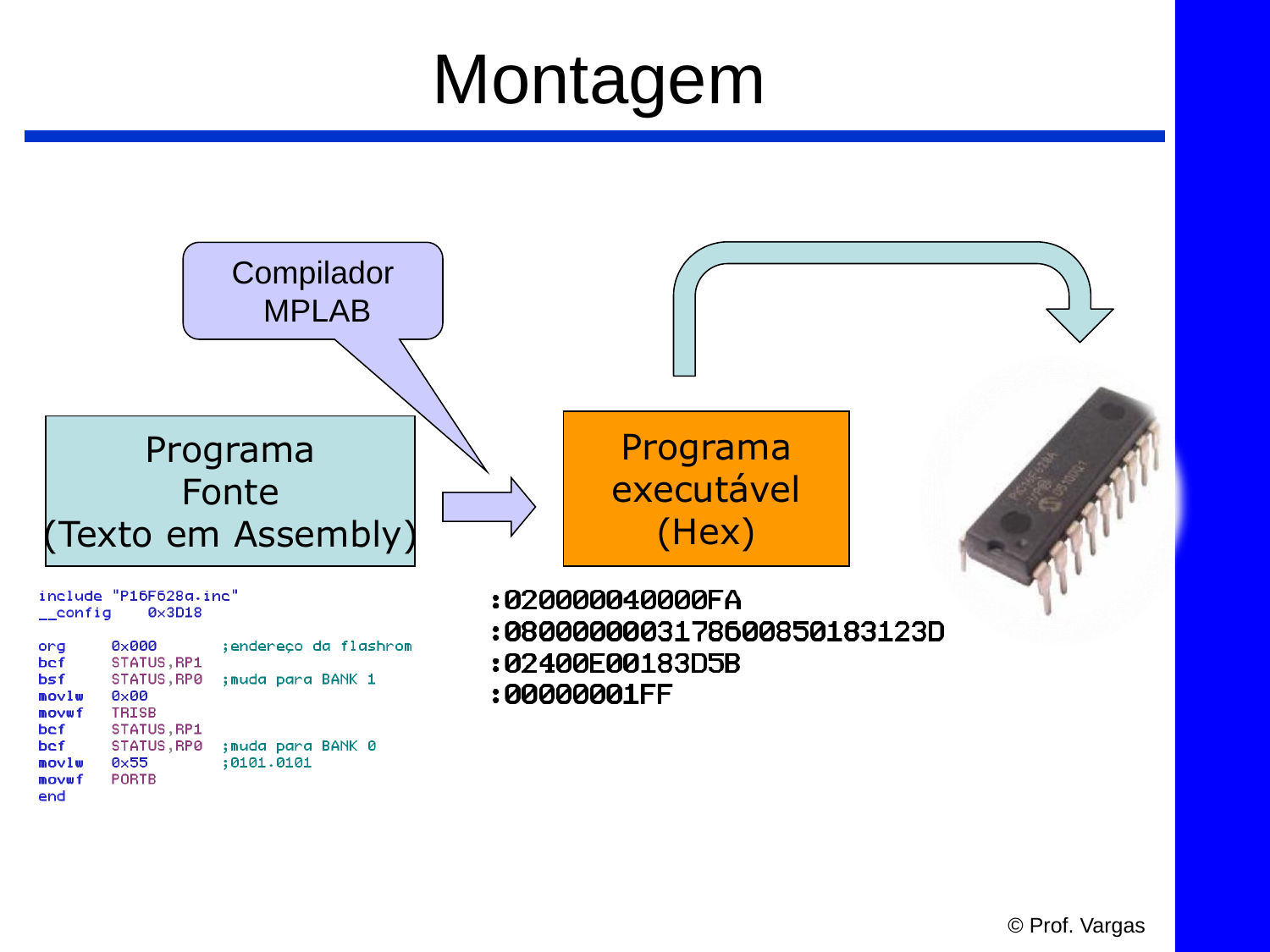### Processo

820000<mark>04</mark>0000<mark>FA</mark> : 080000000317860085018312<mark>3D</mark> 82400E00183D<mark>5B</mark> **:00000001FF** 

Formato Intel





www.come-tec.com.br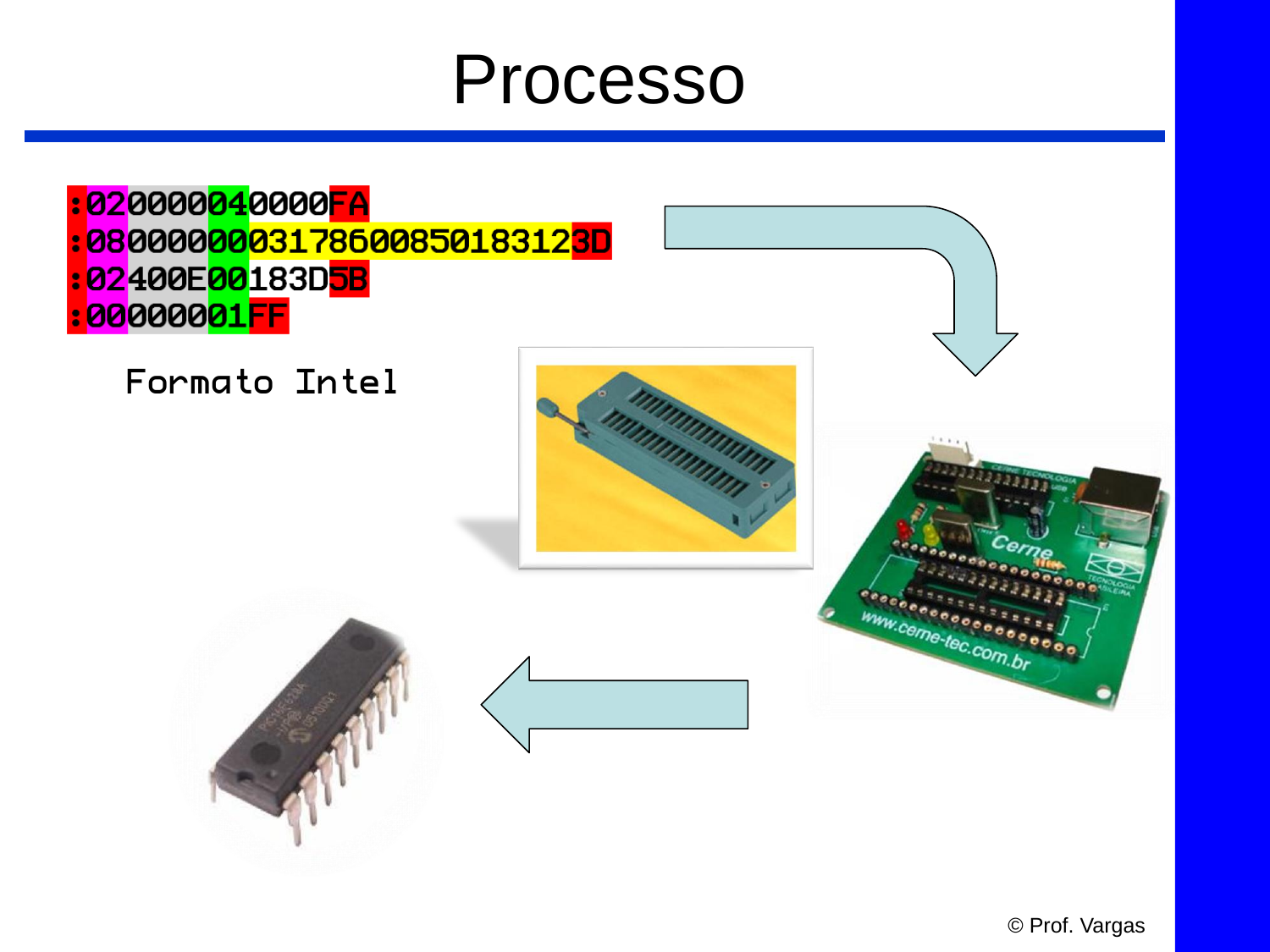### O FORMATO HEX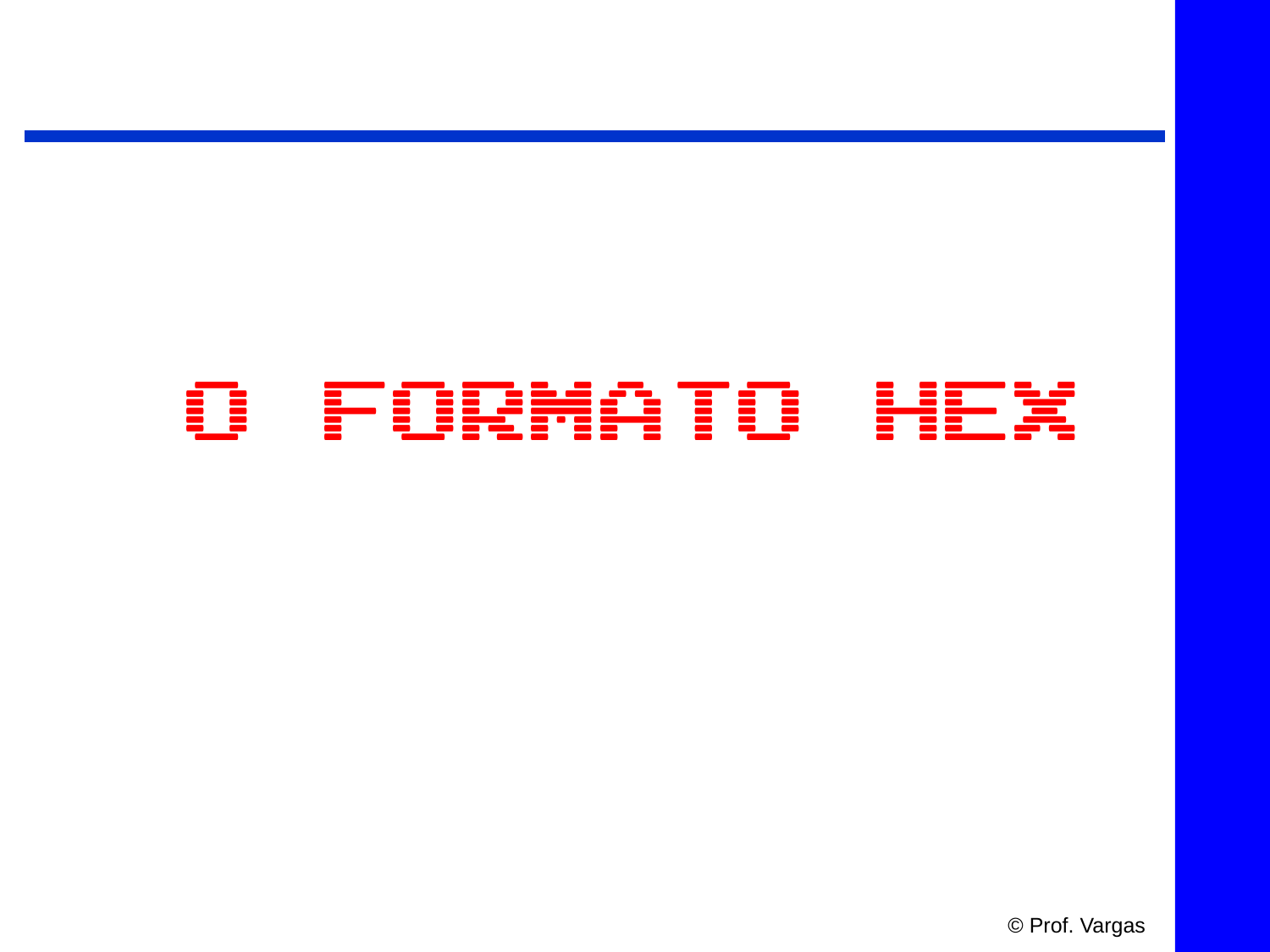# A partir do HEX

- **♦ O formato HEX proposto pela INTEL<sup>®</sup> e usado até** os dias de hoje, é conforme o gráfico seguinte:
	- :020000040000FA
	- :0800000003178600850183123D
	- :02400E00183D5B
	- :00000001FF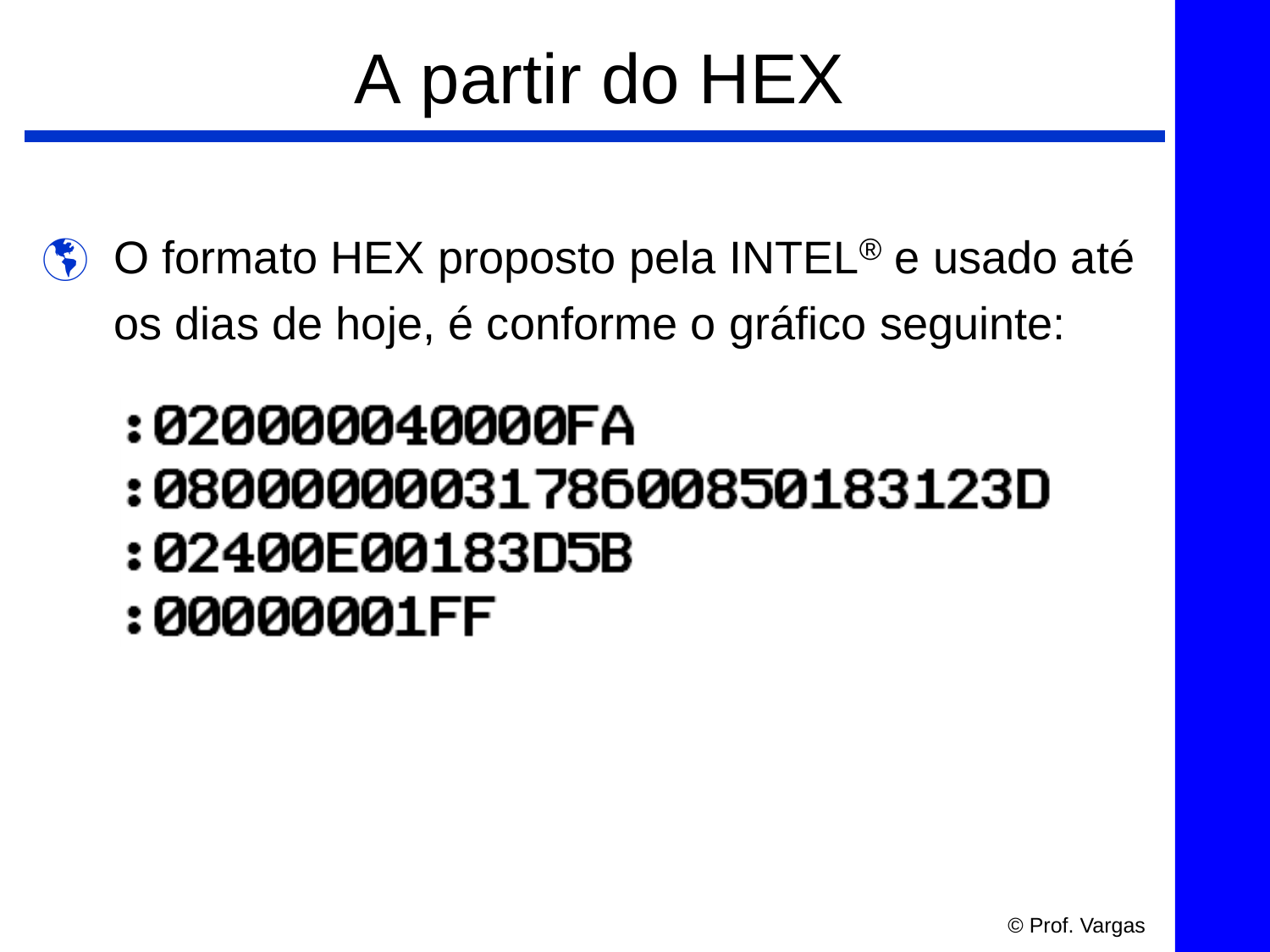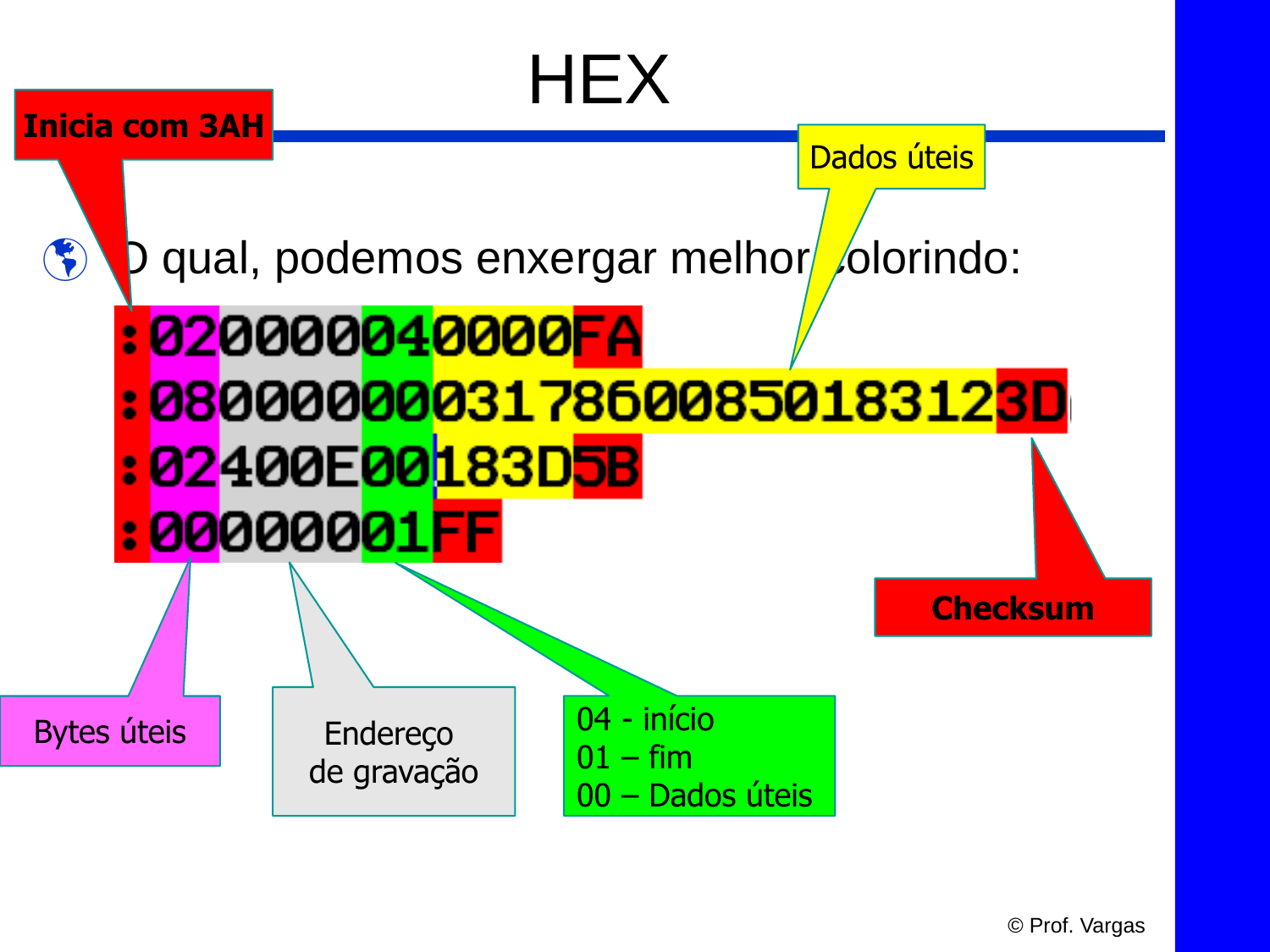## Extraindo os dados

- :020000040000FA
- :0800000003178600850183123D
- :02400E00183D5B
- :00000001FF
- :020000040000FA
- :0800000003178600850183123D
- :02400E00183D5B
- :00000001FF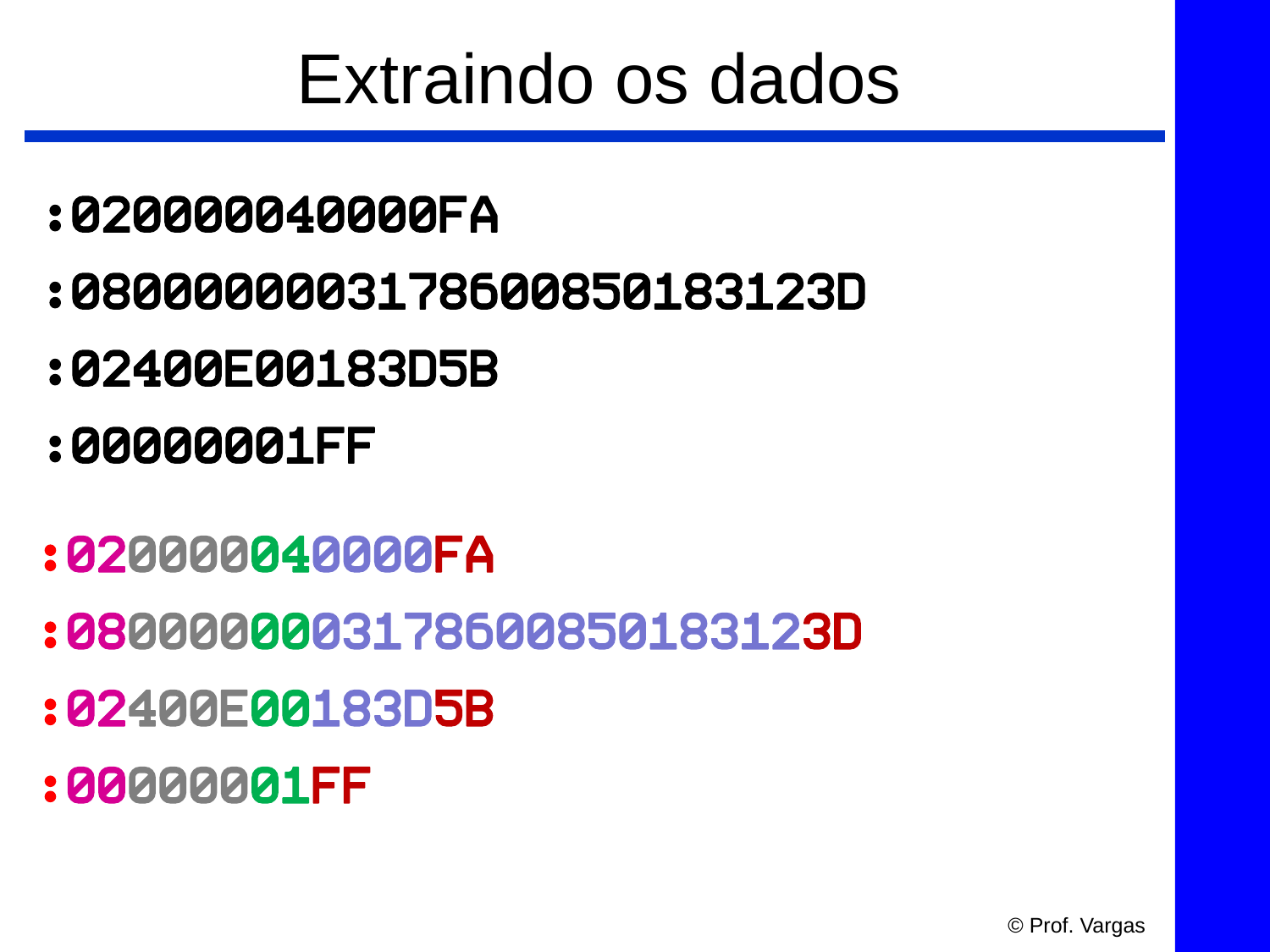### Analisando uma linha

- :020000040000FA
- :0800000003178600850183123D
- :02400E00183D5B
- :00000001FF
- Este é o programa ! 03178600850183121830

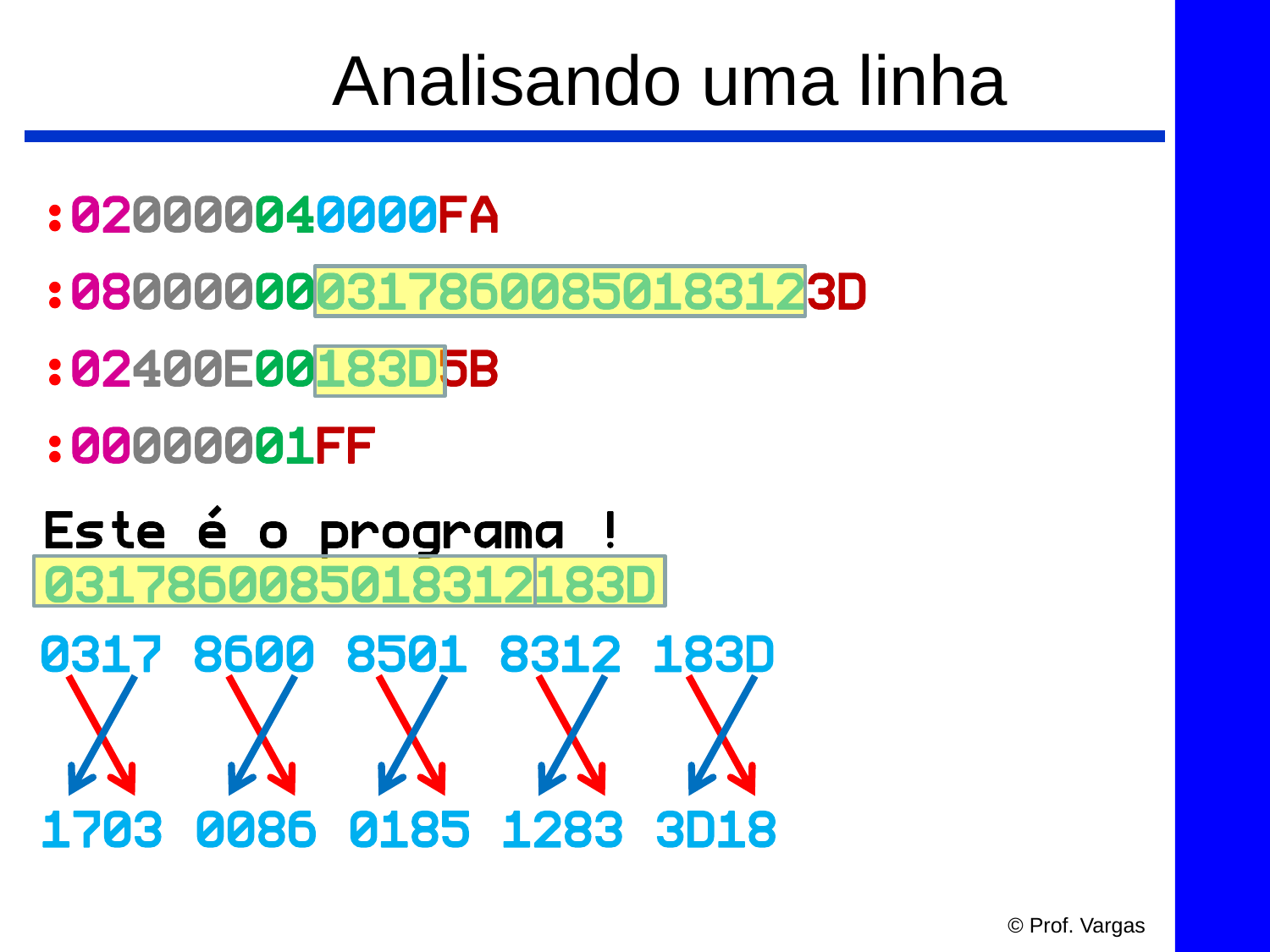# Detalhando

14 bits

1703 = 0001011100000011

E eliminamos os dois bits extras (14 e 15) ficando com: 01011100000011 Formato de comando

01.0111.0000.0011

que equivale a:  $bsf$  3,6 =  $bsf$  STATUS, RP1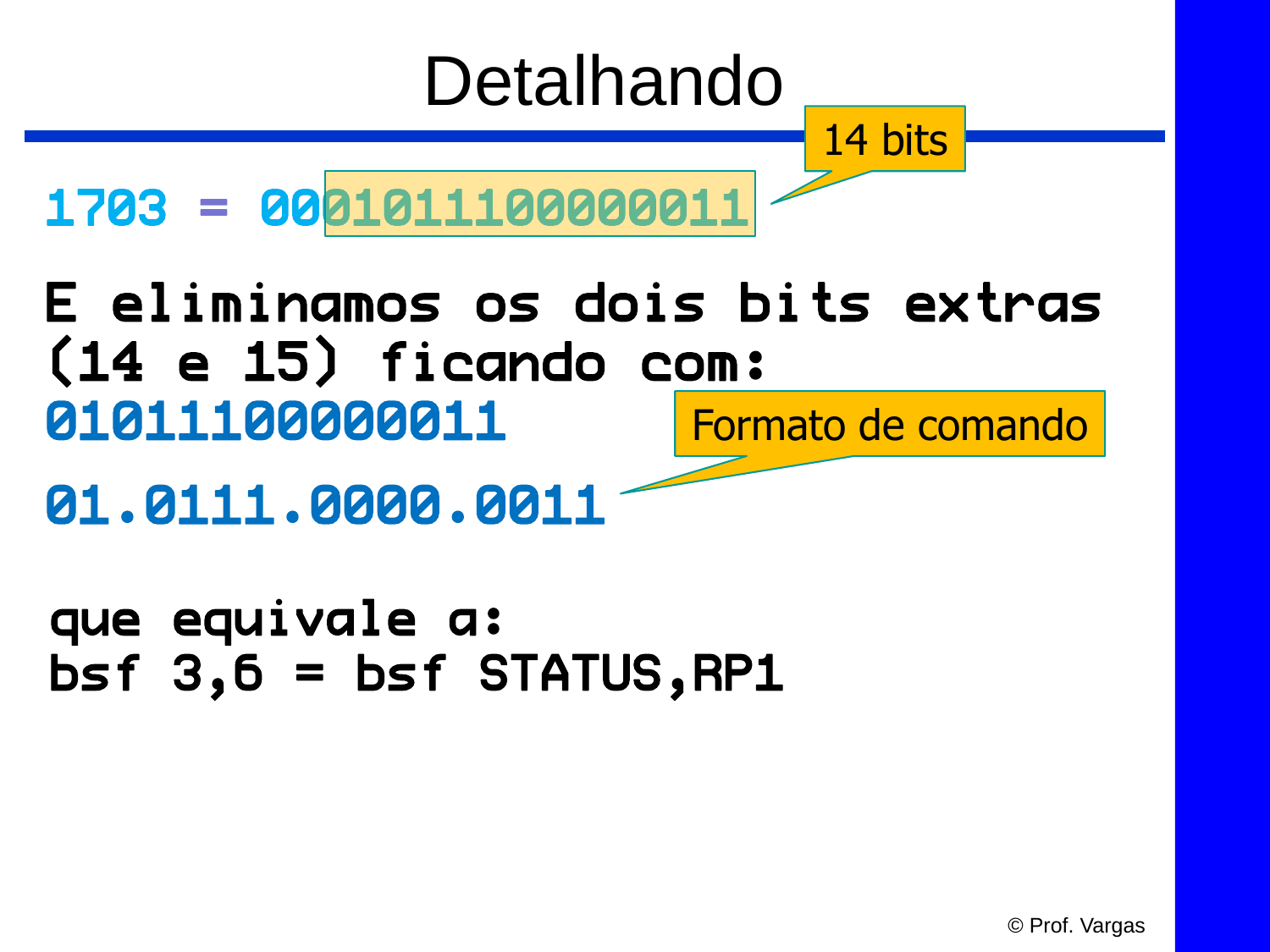| $\overline{\phantom{a}}$<br>$\bullet$<br><i>==</i> ==<br>Ξ.<br>_ _ _<br>==== | OE<br>══<br>$\sim$ | <i>=========</i><br>Ē.<br>_ | 00<br>$\, = \,$ | FIC<br>e de la composición de la composición de la composición de la composición de la composición de la composición<br>En la composición de la composición de la composición de la composición de la composición de la composición d<br>C |  |  |  |
|------------------------------------------------------------------------------|--------------------|-----------------------------|-----------------|--------------------------------------------------------------------------------------------------------------------------------------------------------------------------------------------------------------------------------------------|--|--|--|
| <b>ED</b><br>T 三 三<br>__ __ __<br>Ξ                                          |                    |                             |                 |                                                                                                                                                                                                                                            |  |  |  |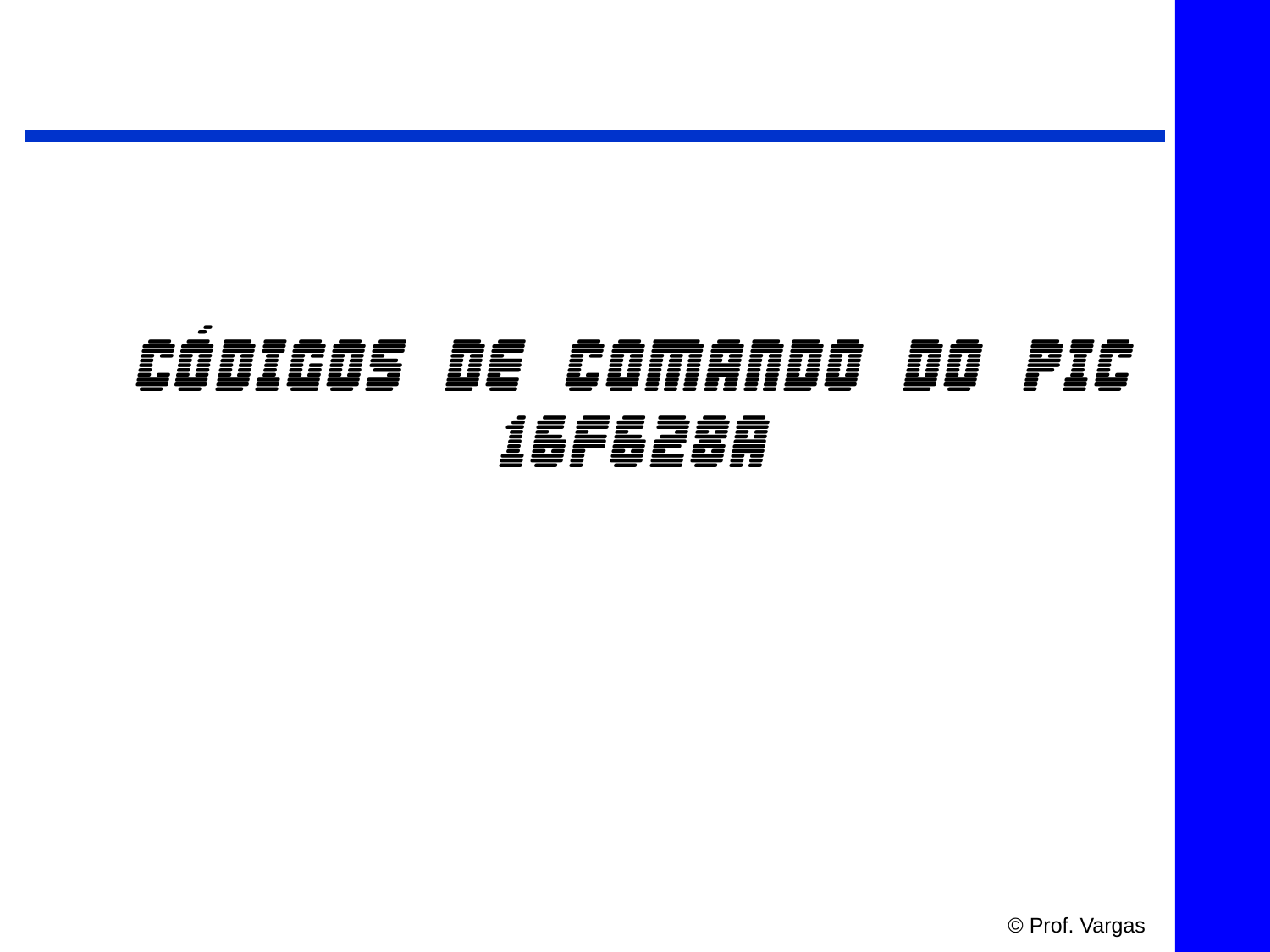#### Operações de registros orientados a Byte

| <b>Mnemônico</b> | Operando | <b>Descrição</b>             | <b>Ciclos</b> | <b>MSB</b> |         |                  | <b>LSB</b>  | <b>Flags</b>   |
|------------------|----------|------------------------------|---------------|------------|---------|------------------|-------------|----------------|
| <b>ADDWF</b>     | f, d     | Add W and f                  | $\mathbf{1}$  |            | 00 0111 | dfff             | ffff        | C,DC, Z        |
| <b>ANDWF</b>     | f, d     | AND W with f                 | $\mathbf{1}$  | 00         | 0101    | dfff ffff        |             | $\mathsf{Z}$   |
| <b>CLRF</b>      | $f -$    | Clear f                      | $\mathbf{1}$  | 00         | 0001    | lfff ffff        |             | $\overline{z}$ |
| <b>CLRW</b>      | f, d     | Clear W                      | $\mathbf{1}$  | 00         | 0001    | <b>OXXX XXXX</b> |             | $\overline{z}$ |
| <b>COMF</b>      | f, d     | Complement f                 | $\mathbf{1}$  | 00         | 1001    | dfff ffff        |             | $\overline{z}$ |
| <b>DECF</b>      | f, d     | Decrement f                  | $\mathbf{1}$  | 00         | 0011    | dfff ffff        |             | $\mathsf{Z}$   |
| <b>DECFSZ</b>    | f, d     | Decrement f, Skip if 0       | $\mathbf{1}$  | 80         | 1011    | dfff ffff        |             |                |
| <b>INCF</b>      | f, d     | Increment f                  | $\mathbf{1}$  |            | 00 1010 | dfff ffff        |             | $\mathsf{Z}$   |
| <b>INCFSZ</b>    | f, d     | Increment f, Skip if 0       | $\mathbf{1}$  | 00         | 1111    | dfff ffff        |             |                |
| <b>IORWF</b>     | f,d      | Inclusive OR W with f        | $\mathbf{1}$  | 80         | 0100    | dfff ffff        |             | $\overline{z}$ |
| <b>MOVF</b>      | $f -$    | Move f                       | $\mathbf{1}$  | 00         | 1000    | dfff ffff        |             | $\overline{z}$ |
| <b>MOVWF</b>     | f, d     | Move W to f                  | $\mathbf{1}$  | 00         | 0000    | $l$ fff          | <b>ffff</b> |                |
| <b>NOP</b>       | f, d     | No Operation                 | $\mathbf{1}$  | 00         | 0000    | <b>Oxx0</b>      | 0000        |                |
| <b>RLF</b>       | f,d      | Rotate Left f through Carry  | $\mathbf{1}$  | 80         | 1101    | dfff             | ffff        | $\mathsf{C}$   |
| <b>RRF</b>       | f, d     | Rotate Right f through Carry | $\mathbf{1}$  | 80         | 1100    | dfff             | <b>ffff</b> | $\mathbf{C}$   |
| <b>SUBWF</b>     | f, d     | Subtract W from f            | $\mathbf{1}$  | 00         | 0010    | dfff ffff        |             | C,DC, Z        |
| <b>SWAPF</b>     | f,d      | Swap nibbles in f            | $\mathbf{1}$  | 00         | 1110    | dfff             | <b>ffff</b> |                |
| <b>XORWF</b>     | f,d      | Exclusive OR W with f        | $\mathbf{1}$  | 00         | 0110    | dfff ffff        |             | $\overline{z}$ |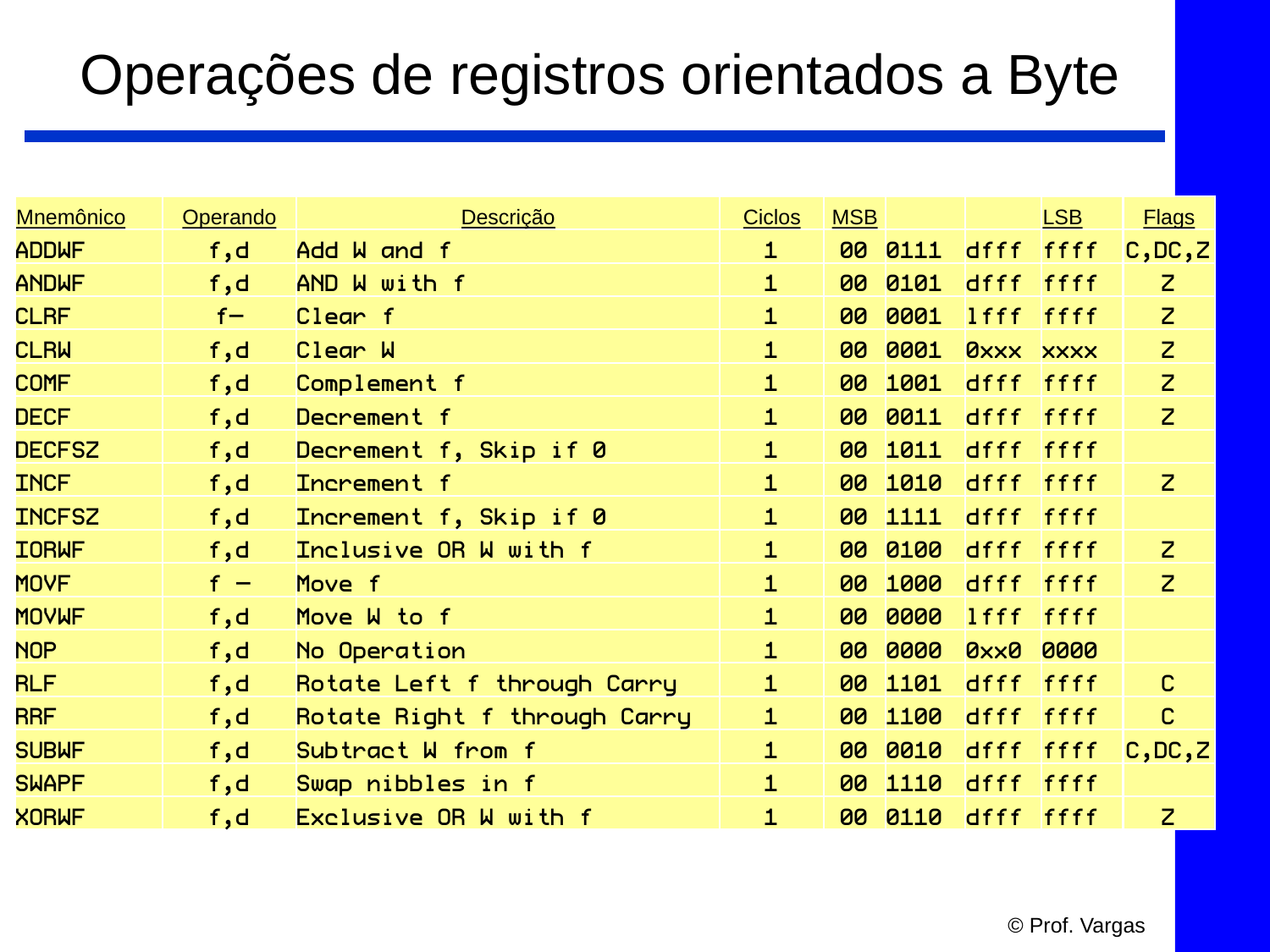#### Operações de registros orientados a bit

| <b>Mnemônico</b> | Operando      | Descrição                 | Ciclos | <b>MSB</b> |                   | <b>LSB</b> | <b>Flags</b> |
|------------------|---------------|---------------------------|--------|------------|-------------------|------------|--------------|
| <b>BCF</b>       | f,d           | Bit Clear f               |        |            | 01 00bb bfff ffff |            |              |
| <b>BSF</b>       | f,d           | Bit Set f                 |        |            | 01 01bb bfff ffff |            |              |
| <b>BTFSC</b>     | $\sqrt{f}$ ,d | Bit Test f, Skip if Clear |        |            | 01 10bb bfff ffff |            |              |
|                  |               |                           |        |            |                   |            |              |
| <b>BTFSS</b>     | f, d          | Bit Test f, Skip if Set   |        |            | 01 11bb bfff ffff |            |              |